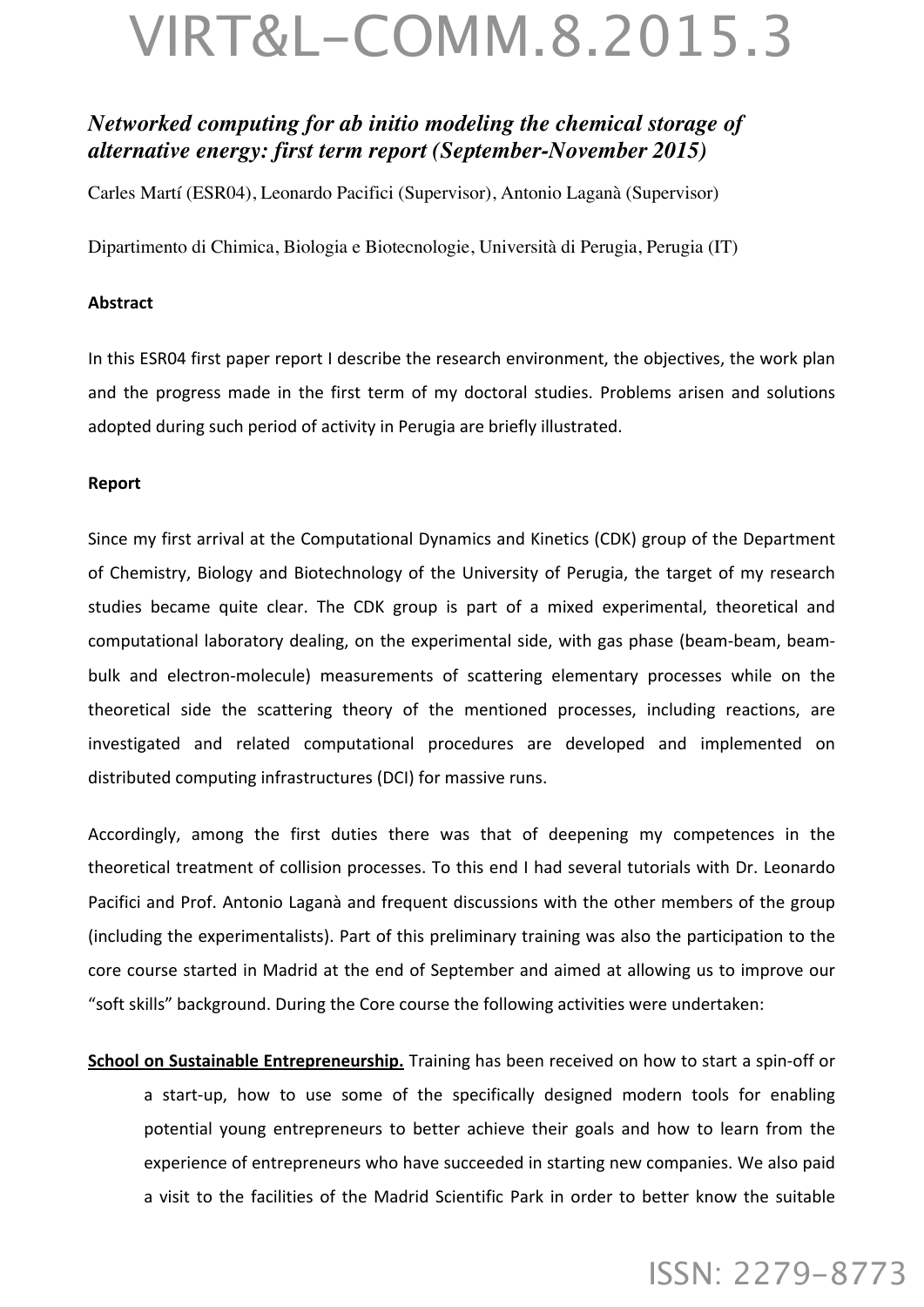environment for incubating new small companies.

- **Supercomputing: Projects and networks.** This seminar consisted in the illustration of how a supercomputer centre is organized and how to apply for computer time allocation. In particular the presentation was concerned about the High Performance Computing (HPC) PRACE centres and their calls to have compute time allocated on their supercomputers. The seminar was concluded by a visit to the supercomputing facilities of the Universidad Autónoma de Madrid (UAM).
- Tutorial on scientific Publication and Scopus. In this part, Rob van Daelen from Elsevier and Manuel Yáñez from UAM illustrated the procedure for paper submission and acceptance by scientific journals. They also illustrated some tips and tricks useful to facilitate the publication of a paper. The main features of Scopus aimed at facilitating the search for papers were also illustrated.
- **4th Workshop on Theoretical Chemistry and Computational Modelling.** For two days we had also 20 minute presentations by several European PhD students carrying out research work on Theoretical Chemistry and Computational Modelling. The presented projects where as different as Protein-Drug modelling, electron density dynamics, energetic applications of materials or the kinetics and dynamics of chemical reactions.
- **Writing successful proposals.** The main goal of the presentation was to illustrate the main change in European trends in research. The key target is at present to focus on knowledge transfer from university to companies. It has been also described how to apply for European calls to funding.
- Workshop on Communication in Science. The need for a better way to explain science to a large audience was the main topic of this workshop. Some strategies to better arrive at the heart of people were discussed and how this could be important for the role that science wishes to play in the society.

After returning to Perugia my activities continued both by studying the notes of Prof. Laganà when checking the content of the draft of the book "Reactivity: Basic Theory and Computing" he is writing jointly with G.A. Parker for Springer and by attending, as well, a course on the Italian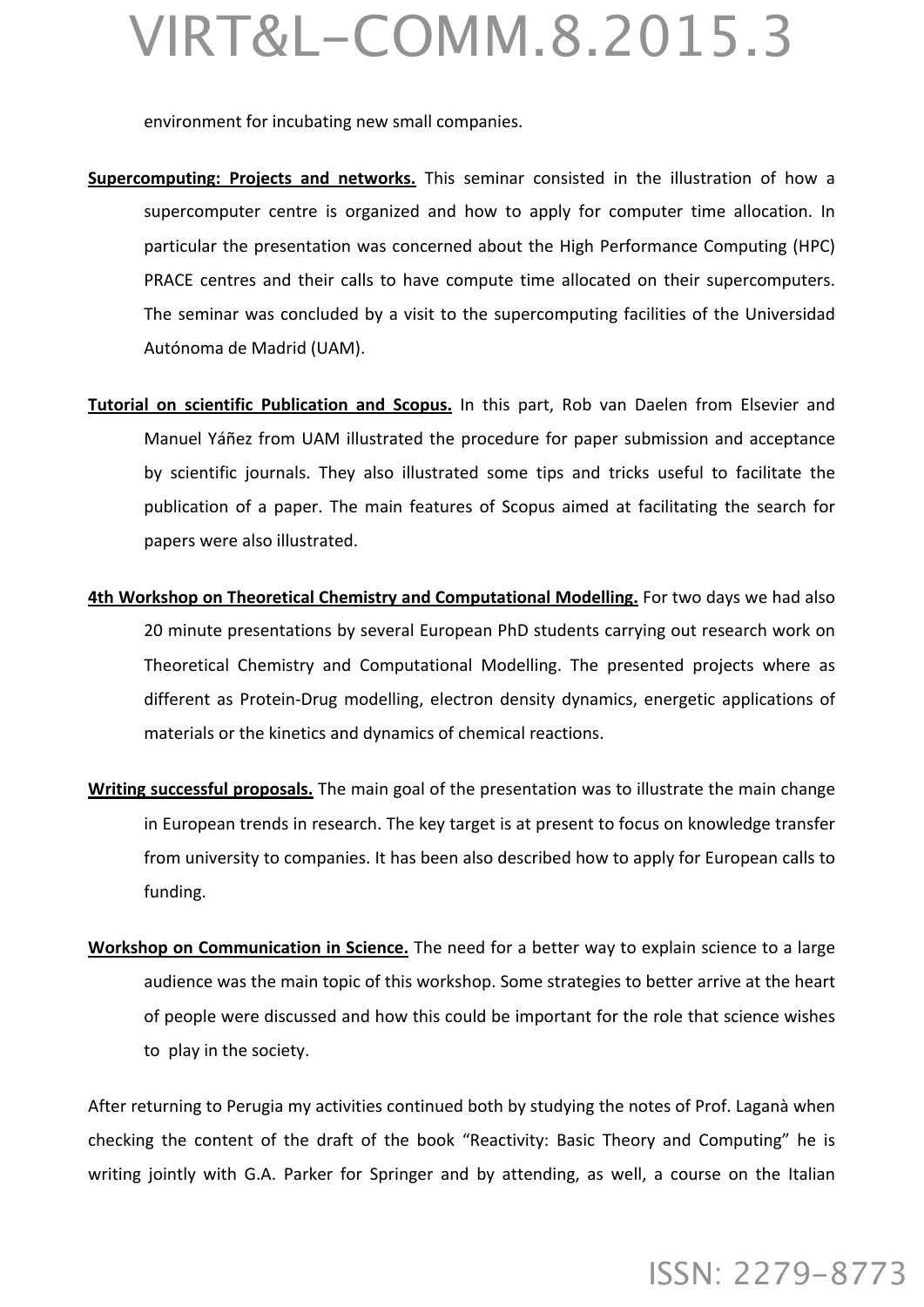language at the linguistic centre of the university (level B2).

Under the supervision of Dr. L. Pacifici I started also practising the use of distributed computing to the end of carrying out *ab initio* simulations of chemical processes. This type of studies rely on the adoption of the so called Grid Empowered Molecular Simulator (GEMS) [1] that is articulated into four modules:

INTERACTION (devoted to the distribution of the calculations and/or to the collection of the necessary high level *ab initio* information on the electronic structure of the system available from the literature),

FITTING (devoted to the carrying out of a combined theory versus experiment optimization of the parameters of an analytical formulation of the Potential Energy Surface (PES)),

DYNAMICS (devoted to the performing of the appropriate dynamical calculations aimed at feeding the last module

OBSERVABLES (devoted to the running of the statistical elaborations necessary to build the related cross sections and rate coefficients in order to quantify the efficiency of the investigated processes).

GEMS leverages on a proper combination of HPC and HTC (High Throughput Computing) to the end of meeting the different requests of concurrency and scalability of the programs used [2].

The key use of GEMS during my PhD work will be focused on the study of the processes related to the storage of alternative energies as chemical energy thanks to the reduction of carbon dioxide to methane [3]. To this end the Perugia group is already providing me with the necessary competences and access to the grid infrastructure as well as with the basic expertise necessary to make an appropriate usage of the resources. Efforts are also being spent to introduce me to the various groups of the Virtual Organization COMPCHEM [4] and to help me in trying to restructure some of the relevant codes to run efficiently on heterogeneous platforms.

As a specific example, I am considering the porting of the quantum-classical method for a collision of two diatoms of G. Billing [5]. In the mentioned quantum-classical method, molecular vibrations of molecule "a" and molecule "b" are treated quantum-mechanically (by integrating the related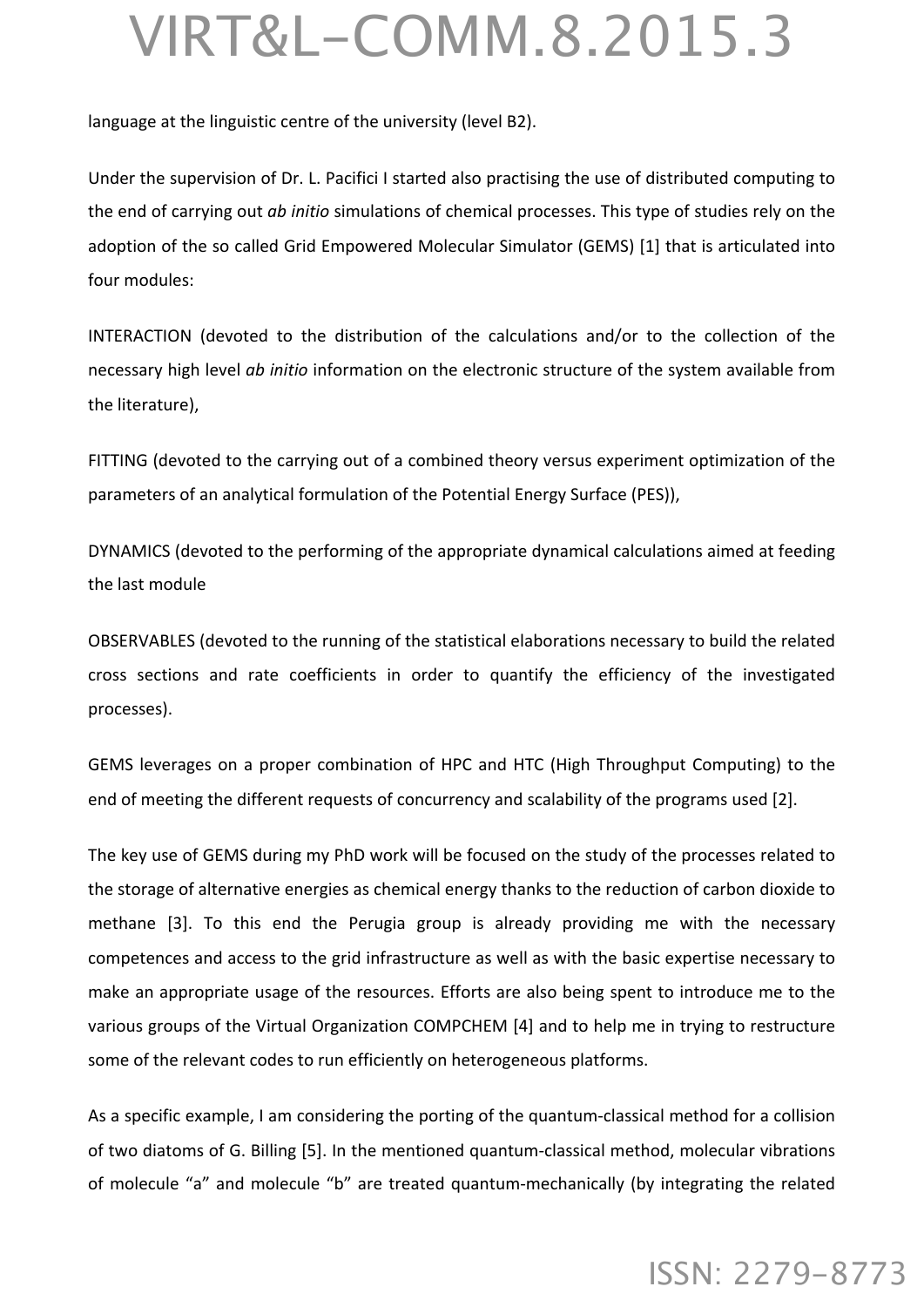time (t) dependent Schrödinger equations) while the translational and rotational degrees of freedom are treated classically (by integrating the related classical Hamilton equations). The two subsystems, and the corresponding equations of motion, are dynamically coupled through the definition and calculation of a time-dependent "effective" Hamiltonian, *Heff*, (of the Ehrenfest type) defined as the expectation value of the intermolecular interaction potential over the wavefunction Ψra, rb,t of the system

#### $Heff = a,*rb*,*tVinterRtΨra,rb*,*t*$

where *Vinter Rt* is the interaction potential evaluated at each time step of the classical "mean" trajectory R(t).

The time evolution of the total wavefunction is obtained by expanding /Ψ*ra,rb,t>* over the manifold of the product, rotationally-distorted, Morse wavefunctions of the two isolated molecules Φv'a(*ra,t*) and Φv'b(*rb,t*) as follows:

#### $\Psi ra, rb, t = v'av'b\Phi v'a-ra, t)\Phi v'b(rb, t)exp[-i(Ev'a-ra)+Ev'b(rb)]t/\hbar] A vavb \rightarrow v'av'b(t)$

in which  $A\nu a\nu b \rightarrow v'a\nu'b(t)$  is the amplitude of the vibrational transition from  $va$  and  $vb$  to  $v'a$  and  $v'b$ ,  $Ev'i(t)$  is the eigenvalue of the  $v'i$  Morse wavefunction  $\Phi v'$ *iri*,*t* corrected by the Coriolis coupling element H<sub>V"<sub>a</sub>V'<sub>b</sub> as follows:</sub>

 $\Phi$ v'iri,t= $\Phi$ 0v'i(ri)+v''i≠v'i $\Phi$ 0v''i(ri)Hv''av'b/(E0v'i(ri)-E0v''i(ri))

In which the second term represents the first-order centrifugal stretching contribution coupling diatomic rotations and vibrations of diatom with Φ0v′i(*𝑟𝑖)* and *𝐸0𝑣′𝑖(𝑟𝑖)* being the eigenfunction and the eigenvalue, respectively, of the same Morse oscillator.

The Hamilton equations for the roto-translational motions are integrated self-consistently together with the Schrödinger equations of the vibrational amplitudes.

To this end the Toulouse contribution to the ESR04 project concerns the theoretical study of the electronic structure of the involved molecular systems with particular reference to the necessity of developing standard formats for data produced by different *ab initio* packages and its extension to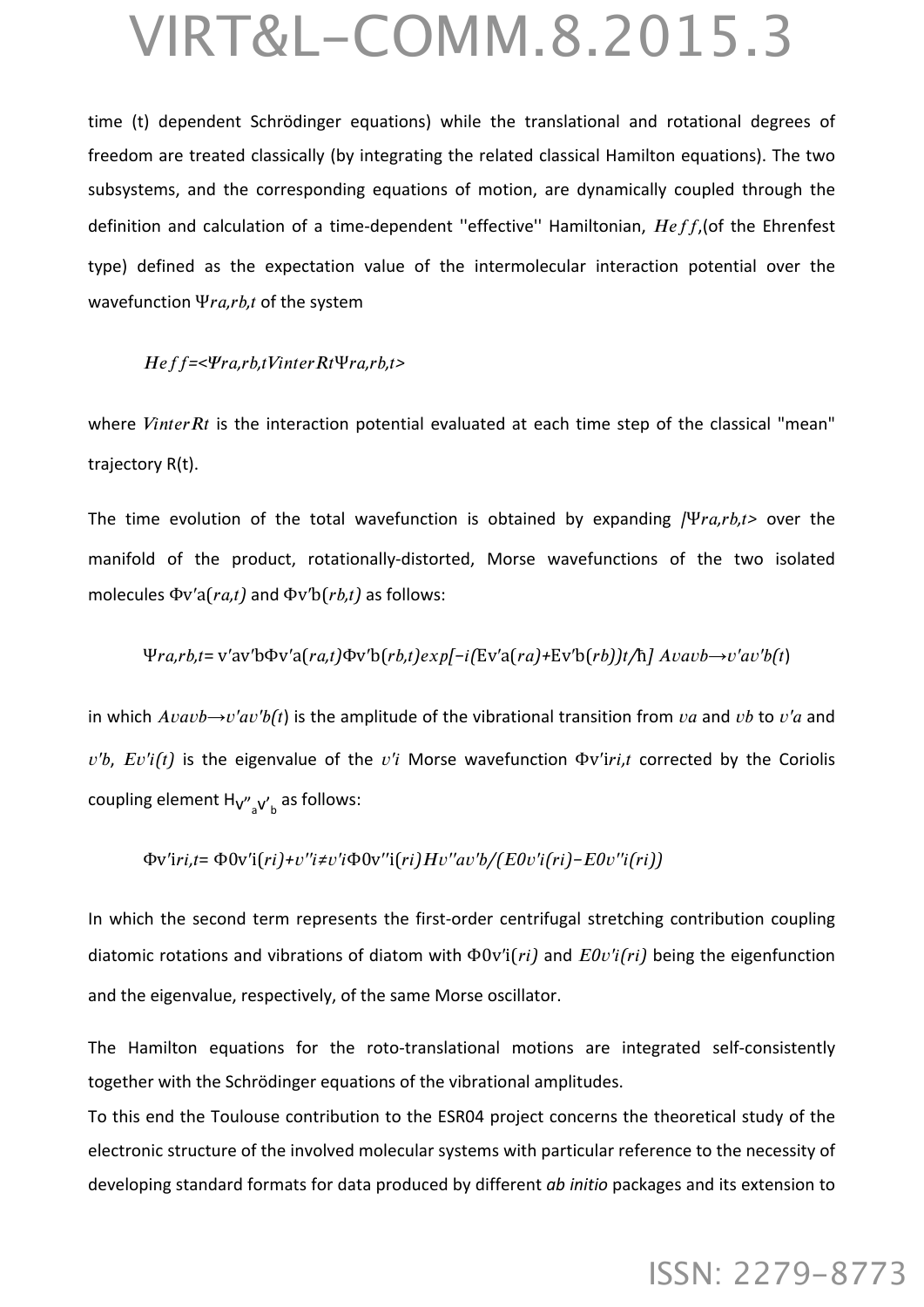dynamical calculations [6] whereas the role of the non-academic partner (PLC System srl in Acerra) for the secondment is to provide the access to a prototype apparatus on which testing experimental and theoretical features of the project.

The chemical reaction occurring inside the experimental prototype apparatus (named PROGEO) has been assembled at the industrial premise of the PLC System, at which I shall have my secondment. From theoretical calculations in fact I shall derive (either exact or approximate) estimates of the probabilities, cross sections and rate coefficients of the Paul Sabatier one whose stoichiometrically balanced form reads:

 $CO_2 + 4H_2 \rightarrow CH_4 + 2H_2O$ . [1]

From PROGEO we shall obtain measurements for the reaction of carbon dioxide provided by a bottle with the hydrogen produced by a water electrolyser. The reaction is catalyzed by Nickel at high temperature (300-400 °C) and high pressure to produce methane and water (a more efficient catalyser is ruthenium on alumina). The figure below shows typical yields obtained from preliminary runs of PROGEO.



FIG. 1 – CH<sub>4</sub> per cent yield plotted as a function of T at different  $CO_2/H_2$  ratios

In order to facilitate my future secondment I have already paid a visit to the PLC System. In this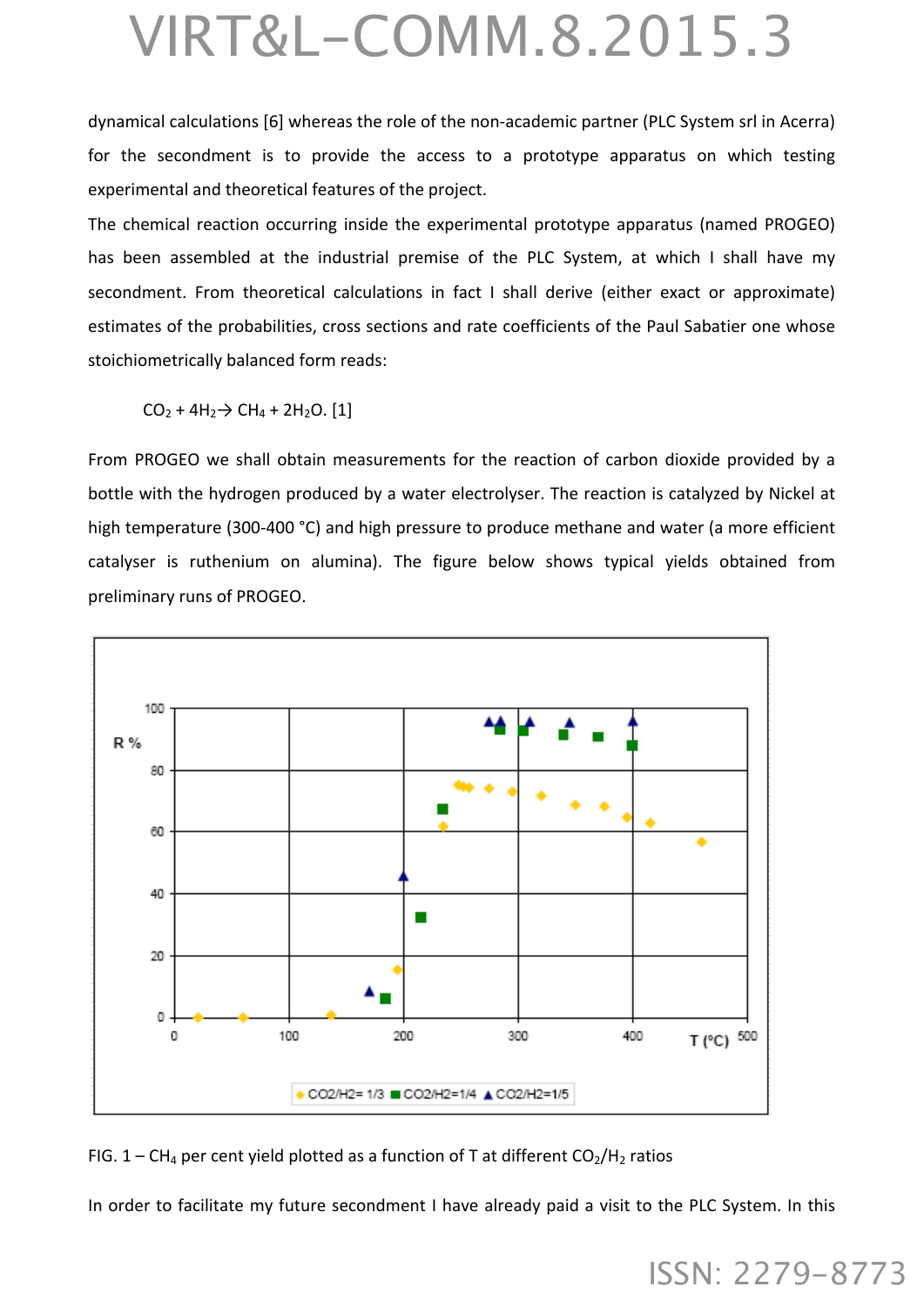occasion talks have been started between Prof. A. Laganà and Francesco Esposito (the PLC System CEO) to the end of planning the transfer of PROGEO in a location closer to the Department of chemistry so as to make the secondment more effective.

To go into more detail of my PhD research work concerning the theoretical study of chemical reactions and the computation of their efficiency parameters (probabilities, cross sections and rate coefficients) to be compared with measured efficiency data, I shall:

- 1 decompose the pure gas phase  $H_2$  + CO<sub>2</sub> reaction into elementary components
- 2 design the procedure for carrying out the *ab initio* calculations of the related potential energy values in collaboration with Toulouse in anticipation for the work to be carried out during my stay there after month 20
- 3 try to build in the meantime in Perugia a model PES by fitting existing experimental and theoretical data and carry out on such PES a systematic preliminary dynamical study
- 4 after trying to understand the main features of the pure gas phase reaction, concentrate on the study of the effect of adding a catalyst to the process by performing specific high level *ab initio* studies in Toulouse (after month 20) and then carrying out dynamical calculations on the PES fitted to those data.
- 5 draw final conclusions of my research sand write the thesis.

#### THE ESR04 ROADMAP

The resulting roadmap of my PhD studies will therefore result to be as follows:

Months 1-6. Literature overview of the problem and definition of the gas phase elementary processes

Months 7-9 Assemblage of a PES fitted to existing data and preliminary dynamical calculations

Months 10-12 Experimental measurements for comparison to theoretical results

Months 13-20 High level calculations and fitting of a more accurate PES for gas phase processes and fitting of the calculated data

Months 21-26 Further High level calculation of the PES for the gas-catalyst complex and fitting of the calculated data

Months 27-33 Massive dynamical calculations and platform optimization